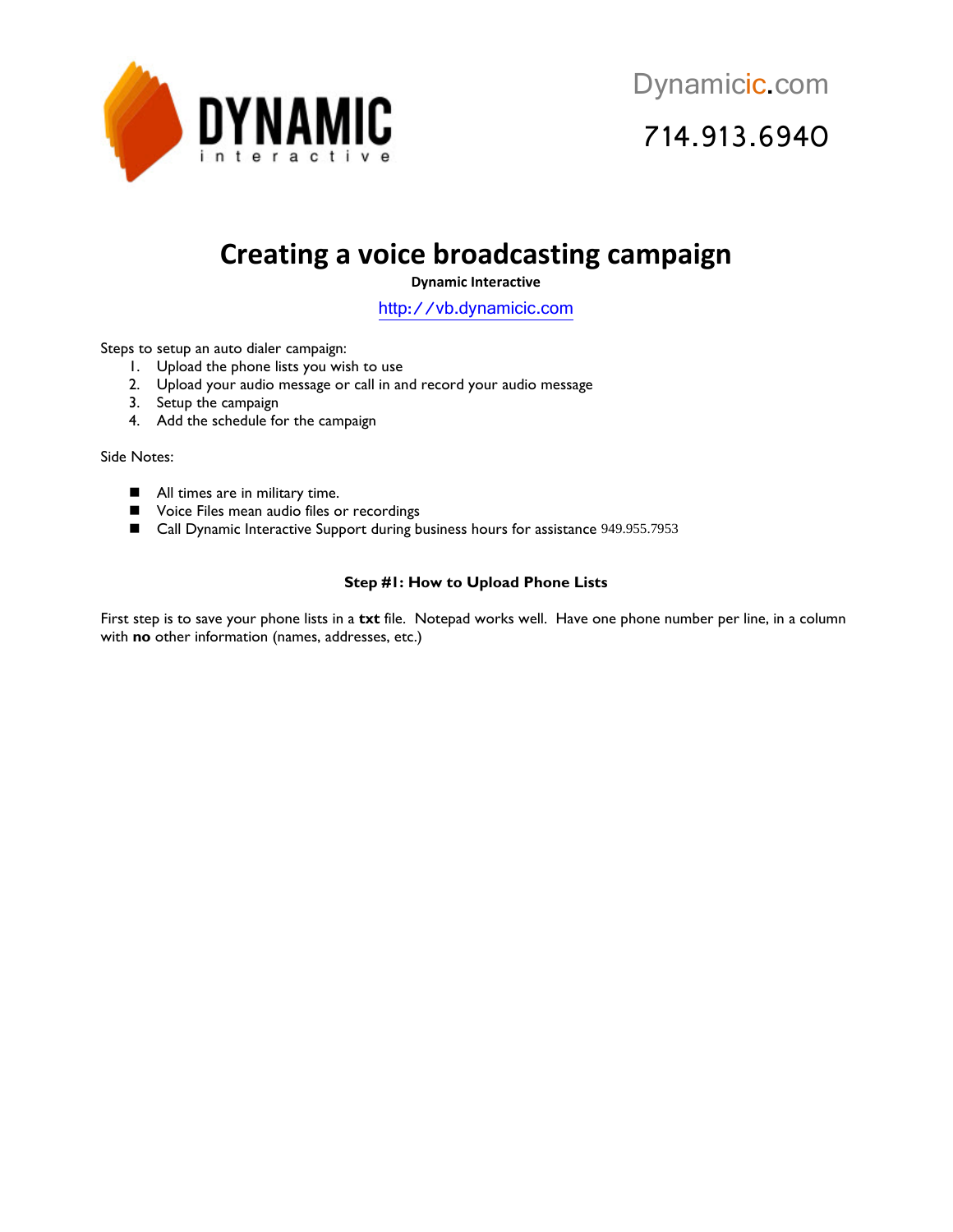

# 714.913.6940

| query | refresh                     | upload                  | copy/combine    | tasks | previous | next   | switch customer |
|-------|-----------------------------|-------------------------|-----------------|-------|----------|--------|-----------------|
|       | Phone List File 1:          |                         |                 |       |          | Browse |                 |
|       | Phone List File 2:          |                         |                 |       |          | Browse |                 |
|       | Phone List File 3:          |                         |                 |       |          | Browse |                 |
|       | Phone List File 4:          |                         |                 |       |          | Browse |                 |
|       | Phone List File 5:          |                         |                 |       |          | Browse |                 |
|       | Phone List File 6:          |                         |                 |       |          | Browse |                 |
|       | Phone List File 7:          |                         |                 |       |          | Browse |                 |
|       | Phone List File 8:          |                         |                 |       |          | Browse |                 |
|       | Scrub against Master DNC:   | $\overline{\mathbf{v}}$ |                 |       |          |        |                 |
|       | Scrub against Customer DNC: | v                       |                 |       |          |        |                 |
|       | Dedup phone lists:          | v                       |                 |       |          |        |                 |
|       | Saub wirless:               | $\overline{\mathbf{v}}$ |                 |       |          |        |                 |
|       | Split states:               |                         |                 |       |          |        |                 |
|       |                             |                         | upload<br>reset |       |          |        |                 |

To upload your phone list, scroll over the **SETUP** menu and select **PHONE LIST**. Now select the cylinder like icon that says **UPLOAD** from the grey bar. Browse and select your file(s). You may choose to check or uncheck to scrub your list for the national Do Not Call list, your customer DNC list, Duplicates, and Wireless phone numbers. Once your lists are ready for upload select **UPLOAD** at the bottom. The program will read every number in your list, but will sort any numbers you have selected it not to read (DNC, Duplicates, and Wireless).

Once uploaded your phone list is ready to be attached to a campaign. (see step #4)

#### **Step #2: Upload your audio message or call in and record your audio message**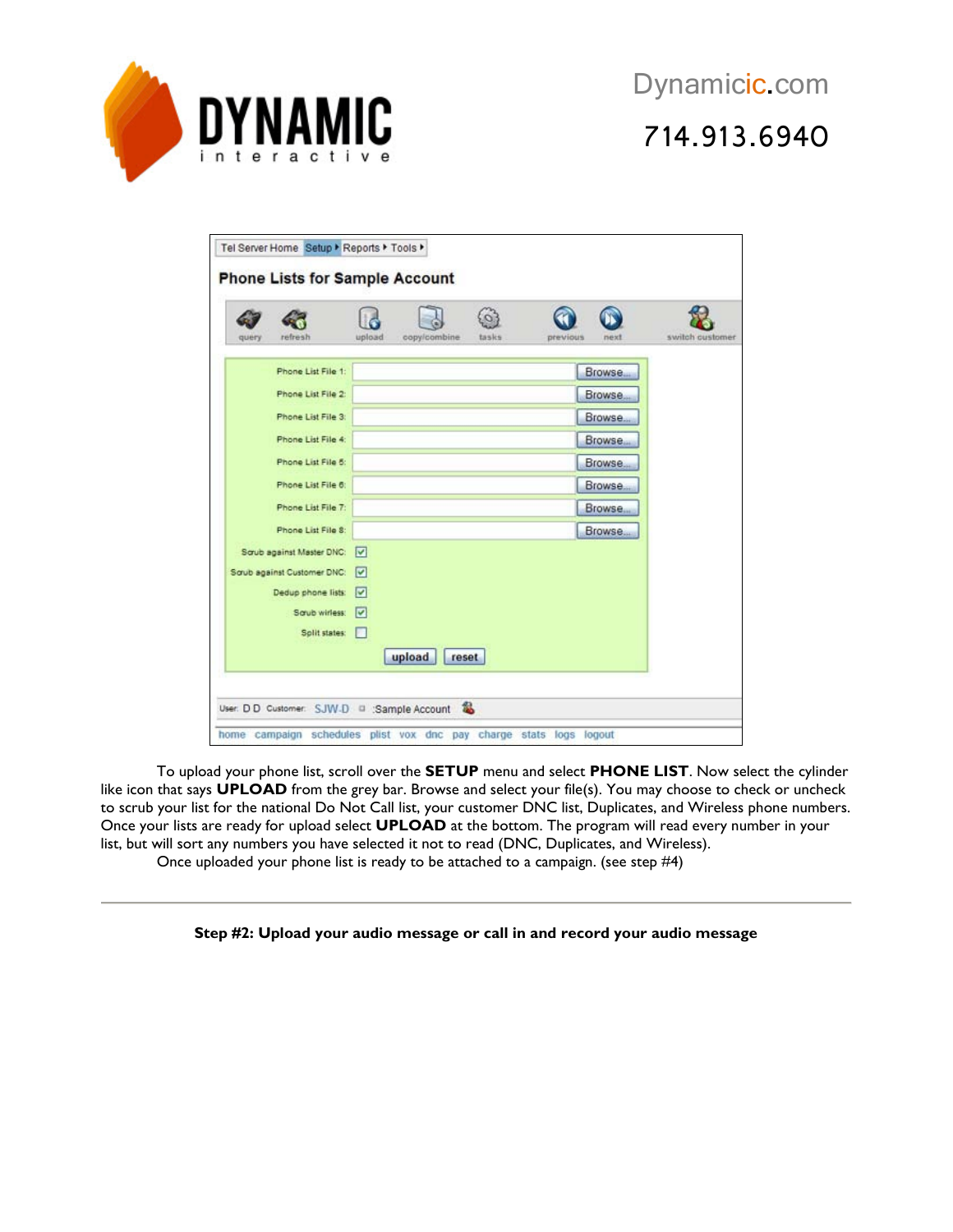

# 714.913.6940

| query       | last query. | new    | upload | record | previous                                                                                  | next | switch customer |
|-------------|-------------|--------|--------|--------|-------------------------------------------------------------------------------------------|------|-----------------|
| Vox File 1: |             |        |        |        | Browse                                                                                    |      |                 |
| Vox File 2: |             |        |        |        | Browse                                                                                    |      |                 |
| Vox File 3: |             |        |        |        | Browse                                                                                    |      |                 |
| Vox File 4  |             |        |        |        | Browse                                                                                    |      |                 |
|             |             | upload | reset  |        |                                                                                           |      |                 |
|             |             |        |        |        |                                                                                           |      |                 |
|             |             |        |        |        | The voice file recording IVR can be reached at (866) 896-9782 with username and password. |      |                 |

To record your message, scroll over the **SETUP** menu then click on **VOICEFILE.** There are 2 ways to upload a voice file. First, if you already have a voice file recorded and just need to upload, select **UPLOAD** from the grey tool bar and save your file. File must be in MP3 format. Second, if you still need to record your voice file select **RECORD** from the grey tool bar. This option will give you a phone number and a pin number. When you call in you MUST keep this web page open and DO NOT refresh because this page generates new pin numbers every few seconds and when you record your message, once you select to save it over the phone, a prompt question will appear and you must save the file on this web page. \*Note: If you are setting up a campaign message for press one's only make sure to say "press I to connect or press 9 to be removed from the list"

Once your file is already uploaded and saved you will need to create a new campaign

| циегу.     | tast query                           | previous | next | <b>There</b>           | copy campaign                      | क<br>add schedule                                   | switch oustomer                                                 |
|------------|--------------------------------------|----------|------|------------------------|------------------------------------|-----------------------------------------------------|-----------------------------------------------------------------|
|            | Name                                 |          | Main | Voice Files            | Options                            | Schedules<br>Test                                   |                                                                 |
|            | Sample Campaign                      |          |      |                        |                                    |                                                     |                                                                 |
|            | Sample Campaign-1                    |          |      |                        | "Name: Sample Campaign             |                                                     | $-1$                                                            |
| Testing 21 |                                      |          |      |                        | Type: Press One Live Voice Only    |                                                     | v                                                               |
|            | a) Page 1 / 1, Records 1 - 3 / 3 (a) |          |      | Local Start Time 09:00 |                                    |                                                     |                                                                 |
|            |                                      |          |      | Local End Time: 21:00  |                                    |                                                     |                                                                 |
|            |                                      |          |      |                        |                                    |                                                     | Ani Main: (703) 451-3434 - VA M and Privacy. Delivery Required: |
|            |                                      |          |      |                        | Ani Alt. (866) 454-3210 - TF V add |                                                     |                                                                 |
|            |                                      |          |      |                        |                                    |                                                     |                                                                 |
|            |                                      |          |      |                        | "Due Policy: Dup for last 30 days  |                                                     | ×                                                               |
|            |                                      |          |      | Add to DNC Digit 9 M   |                                    |                                                     |                                                                 |
|            |                                      |          |      |                        |                                    | Squb Against DNC: [v] Master DNC: V Customer DNC: V |                                                                 |
|            |                                      |          |      | Saub Wireless [V]      |                                    |                                                     |                                                                 |
|            |                                      |          |      | Record Tnr V           |                                    |                                                     |                                                                 |
|            |                                      |          |      | Inbound:               |                                    |                                                     |                                                                 |
|            |                                      |          |      | Active: V              |                                    |                                                     |                                                                 |
|            |                                      |          |      |                        | save                               | revert<br>delete                                    | move                                                            |
|            |                                      |          |      |                        |                                    |                                                     |                                                                 |
|            |                                      |          |      |                        |                                    |                                                     |                                                                 |

#### **Step #3: How to set up a new campaign**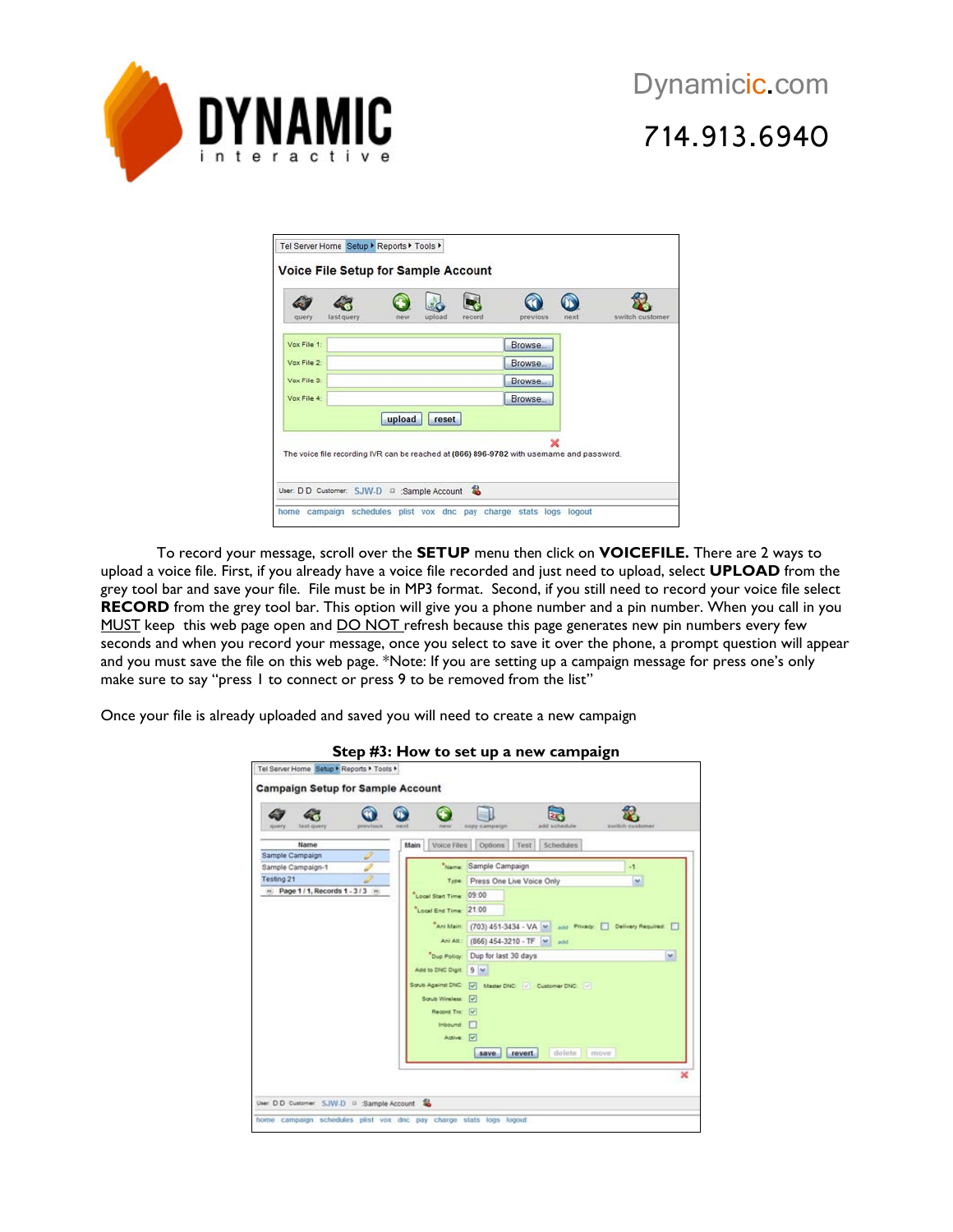

Now that your voice file and phone list are uploaded, use the very top grey menu bar and scroll over **SETUP** and click on **CAMPAIGN**. In the grey tool bar select the green **NEW** button to start a new campaign. Here, you will:

- NAME your campaign.
- **TYPE**:

*Press one live voice only* – Plays a live message and gives a transfer option. No voicemails are left. *Press one live voice & Answering machine* - Plays a live message and gives a transfer option. Voicemail is left. *Message for live voice* – Plays a live message when someone answers but there is no transfer option. No voicemail is left.

*Message for voice mail* – Only leaves voicemails.

*Message for answering machine and live voice* - Plays a live message when someone answers but there is no transfer option. Voice mail is left.

*Quick Survey* – Conducts a multiple choice question survey.

- **LOCAL START TIME AND LOCAL END TIME: -** These will always remain at 08:00 and 21:00. These are just the earliest and latest the campaign is allowed to run. Not when the campaign will be running.
- ANI MAIN AND ANI ALT This is the number that you or the IT dept. has selected as the caller ID. Most of the time this will be a number that the IT dept. comes up with if you choose not to provide your own phone number on the caller ID. These numbers are set ahead of time on the Setup Menu  $\rightarrow$  Customers & Users Page  $\rightarrow$  New ANI.
- **DUP POLICY –** You can choose to scrub for numbers you have already called in the last 24 hours, 10 days, 30 days or no check at all which is No Dup Check.
- ADD TO DNC DIGIT What ever number you recorded in the message to press to be added to the DNC, select that number. This is most likely 9.
- **SCRUB AGAINST DNC, MASTER DNC (federal DNC), CUSTOMER DNC (your own DNC), SCRUB WIRELESS, AND RECORD TRX (record your press 1 calls) –** check or uncheck the selections that apply.

Next select the second tab near top of the green box that reads **VOICE FILE**. Depending on what TYPE of campaign you selected you will have an asterisk next to inserts that apply. Example, if you chose Live and Answering Machine messages, an asterisk will appear next to Live Person and Voicemail. From the drop down menu select the file that applies to each message. You can press play to hear the message that will play for that selection before you save your work.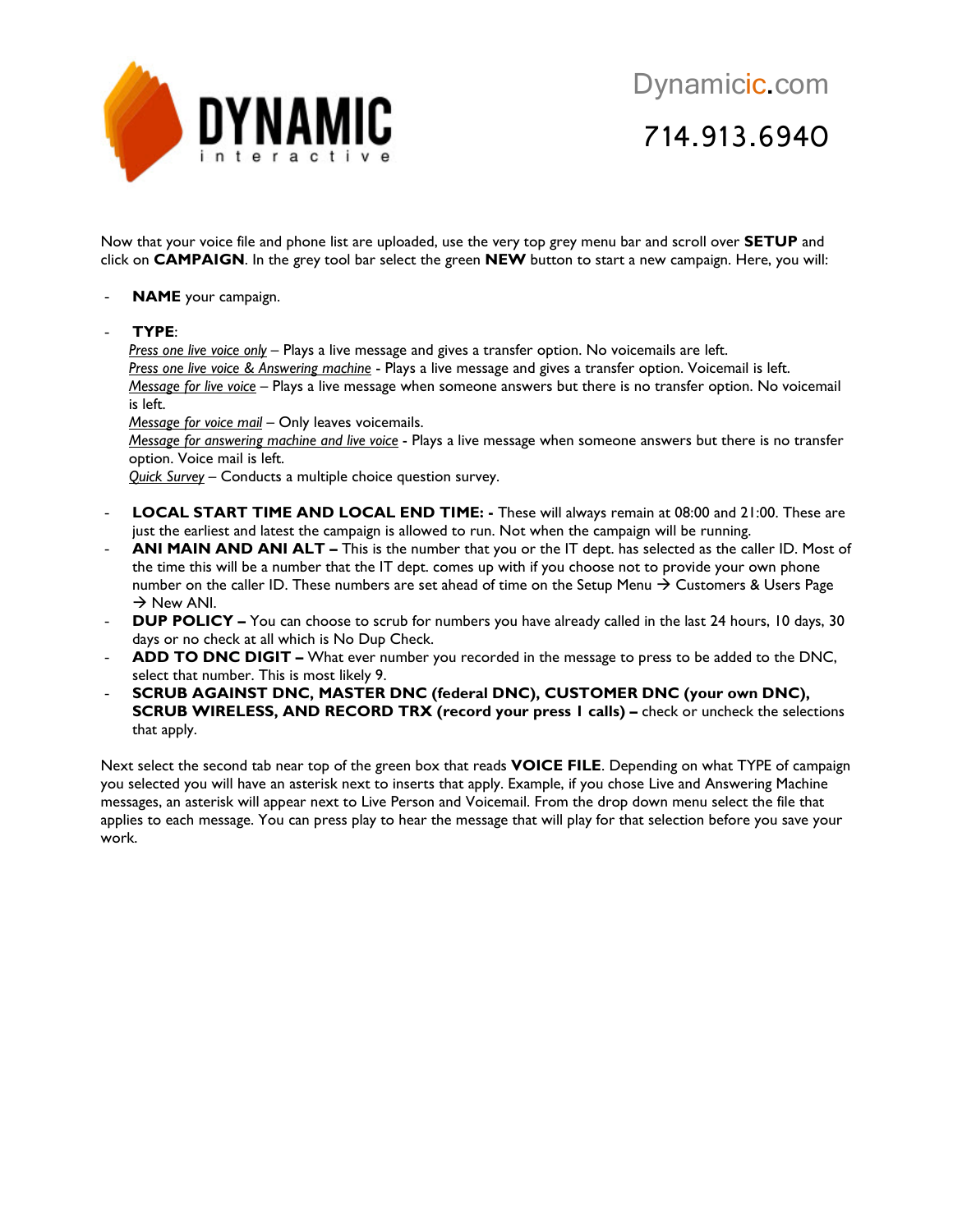

| 67<br>last query<br>previous<br>query          | nest<br><b>INEME</b> | lar.<br>add schedule<br>onpy campaign | switch customer   |
|------------------------------------------------|----------------------|---------------------------------------|-------------------|
| Name                                           | Main<br>Voice Files  | Test<br>Schedules<br><b>Options</b>   |                   |
| Sample Campaign<br>Î<br>Sample Campaign-1<br>₽ | Voicemail            | ×                                     | play set          |
| Testing 21<br>P                                | "Live Parson         | $\sim$                                | play set Answers: |
| " Page 1/1, Records 1 - 3/3 "                  | Oetion 8             | ×                                     | play out Answers: |
|                                                | Option 1             | v                                     |                   |
|                                                |                      |                                       | play out Answers  |
|                                                | Outlan 2:            | ×                                     | play out Answers: |
|                                                | Option 3             | ×                                     | play set Answers: |
|                                                | Ootion 4             | v                                     | play set Answers. |
|                                                | Ootion 6             | $\overline{\phantom{a}}$              | play not Animers: |
|                                                | Oation 6:            | $\overline{\phantom{a}}$              | play out Answers: |
|                                                | Option 7             | M                                     | play set Answers  |
|                                                | Outlinn &            | ×                                     | play set Answers: |
|                                                | Ootlon 9:            | M                                     | play set Answers  |
|                                                | Invalid Selection    | M                                     | play ast          |
|                                                | 9 <sub>1</sub>       | M                                     | play not          |
|                                                | Repeat Message Digit | $\sim$                                |                   |
|                                                | Disconnect Digit     | $\sim$                                |                   |
|                                                |                      | save                                  | revert            |
|                                                |                      |                                       |                   |

Once your voice files have been selected, click on the 3rd tab labeled "Options" . Set your **"press through digit"** which is the telephone keypad number that triggers the call to be transferred to a live rep. Then set your **"agent phone"** number which is the number that the calls will be routed to (no toll free numbers). Set the agent start and end time to 8:00 and 21:00 also (these are just the earliest and latest the campaign can trigger calls). Next set the **"agent time zone"** which is the time zone that the calls are being routed to. And lastly set **"call transfer type"** to Supervised.

| tast query<br>query<br>previous     | add schedule<br>copy campaign<br><b>FARSET</b><br><b>TIEW</b><br>switch custor |
|-------------------------------------|--------------------------------------------------------------------------------|
| Name<br>g<br>Sample Campaign        | Voice Files<br>Schedules<br>Main<br>Test<br>Options                            |
| Ô<br>Sample Campaign-1              | 1 <sup>2</sup><br>Press through Digit:                                         |
| Testing 21<br>$\mathcal{L}$         | Agent Phone (714) 444-5564                                                     |
| Page 1/1, Records 1 - 3/3 »<br>44.1 | 09:00<br>Agent Start Time:                                                     |
|                                     | Agent End Time: 21:00                                                          |
|                                     | Pacific<br>$\overline{\phantom{a}}$<br>Agent Timezone:                         |
|                                     | Supervised<br>×<br>Call Transfer Type:                                         |
|                                     | Agent Survey:<br><b>IC</b>                                                     |
|                                     | revert<br>save                                                                 |
|                                     |                                                                                |
|                                     | ×                                                                              |

Now that you have completed the 3<sup>rd</sup> tab (options) you need to click save at the bottom of the green box to save the campaign you just created.

Next hit the calendar icon **"Add Schedule"** on the grey bar area above the green box.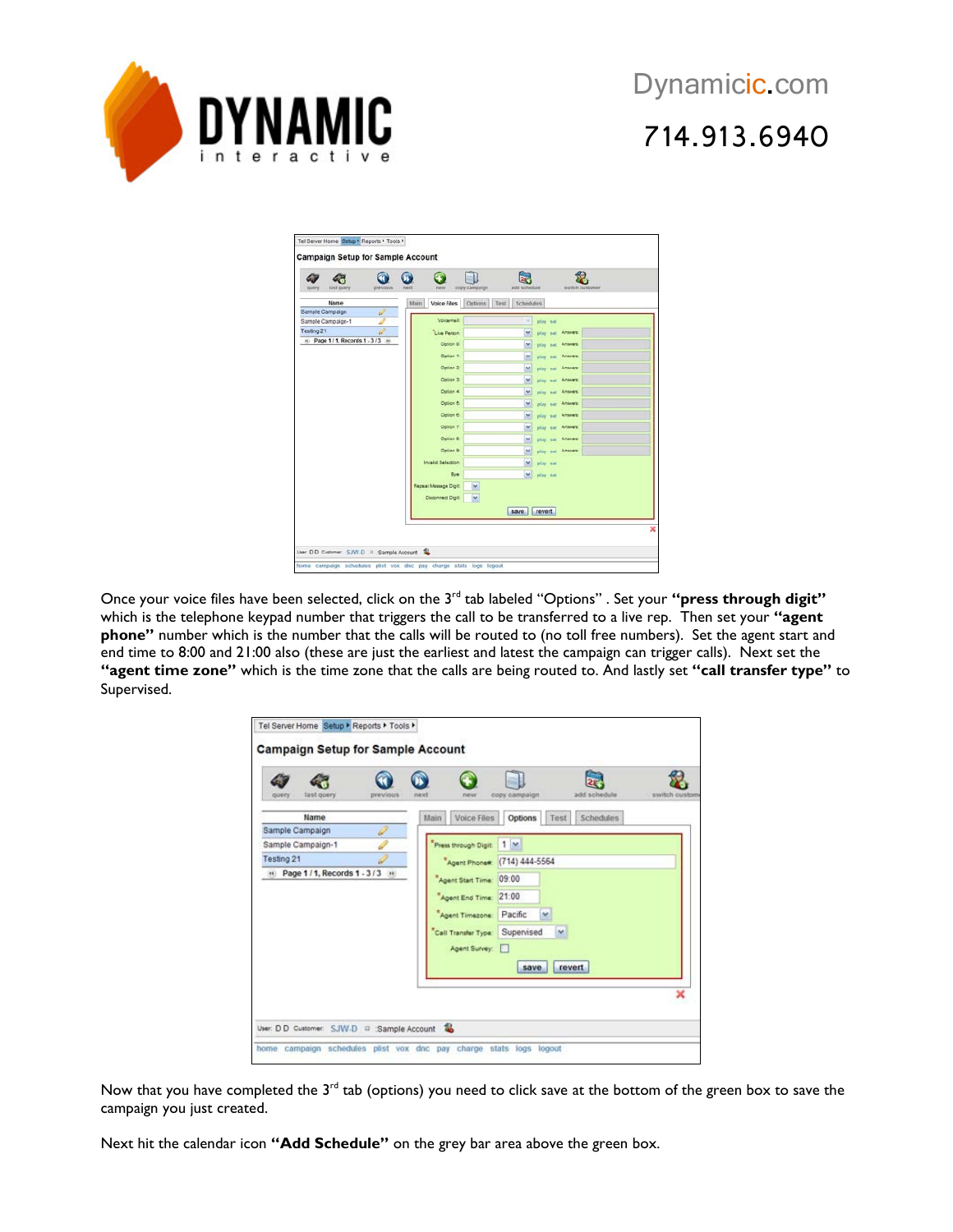

Clicking **Add Schedule** will bring you to the schedule entry page.

#### **Step #4: Adding the Campaign Schedule**

| Tel Server Home Setup ▶ Reports ▶ Tools ▶                              |                                                                   |                                         |                         |             |                |                     |                                                 |                  |       |                   |   |
|------------------------------------------------------------------------|-------------------------------------------------------------------|-----------------------------------------|-------------------------|-------------|----------------|---------------------|-------------------------------------------------|------------------|-------|-------------------|---|
| <b>Schedule Entry</b>                                                  |                                                                   |                                         |                         |             |                |                     |                                                 |                  |       |                   |   |
| $\overline{\mathbf{28}}$<br>$\boldsymbol{\Omega}$<br>lookup<br>refresh | A                                                                 | N<br>previous 1/1 next                  | Ud<br>attach phone list | H<br>single | 6<br>upload    | copy                | 8<br>stats                                      |                  |       |                   |   |
|                                                                        |                                                                   | Schedule                                |                         |             |                |                     | <b>Attached Phone Lists</b>                     |                  |       |                   |   |
| Schedule Id: 670512                                                    |                                                                   |                                         |                         |             | Id             |                     | Name                                            | <b>Time Zone</b> |       | Type Entries Left |   |
|                                                                        | Customer: Sample Account                                          |                                         |                         |             |                |                     | 959813 dynamic interactive phone list 1.bt MDT  |                  | Ready | $\overline{1}$    | Ũ |
|                                                                        | Campaign: Dynamic Interactive Press 1 & VM                        |                                         |                         |             |                |                     | 959812 dynamic interactive phone list 1.txt PDT |                  | Ready | 5                 | ü |
|                                                                        | Date: 02/06/2009                                                  |                                         |                         |             |                |                     |                                                 |                  |       | 6                 |   |
|                                                                        |                                                                   | Pacific                                 | Mountain Central        | Eastern     |                | <b>Dialer View</b>  |                                                 |                  |       |                   |   |
| Start Time (Pacific, 24hr): 09:00 PST                                  |                                                                   | 09:00am 10:00am 11:00am 12:00pm         |                         |             |                | Dialer: stopped     |                                                 |                  |       |                   |   |
| End Time (Pacific, 24hr): 21:00 PST                                    |                                                                   | 09:00pm 10:00pm 11:00pm 00:00am         |                         |             |                | Channels:           |                                                 |                  |       |                   |   |
|                                                                        | Priority: 5 normal v                                              |                                         |                         |             | Connected:     |                     |                                                 |                  |       |                   |   |
|                                                                        |                                                                   |                                         |                         |             | Est. End Time: | Routed:             |                                                 |                  |       |                   |   |
|                                                                        | Dial Rate Type:   Max Channels per Agent                          |                                         |                         |             | Information:   |                     |                                                 |                  |       |                   |   |
| Dial Rate Amount: 25                                                   |                                                                   |                                         |                         |             |                | Warning:            |                                                 |                  |       |                   |   |
| Agents:  1                                                             |                                                                   |                                         |                         |             |                | Error:<br>Throttle: |                                                 |                  |       |                   |   |
| Phone# Entries: 100.000                                                |                                                                   |                                         |                         |             |                | abort<br>start      |                                                 |                  |       |                   |   |
|                                                                        | Redial: redial once                                               |                                         | $\checkmark$            |             |                |                     |                                                 |                  |       |                   |   |
|                                                                        | Redial Delay: 30 minutes                                          |                                         |                         |             |                |                     |                                                 |                  |       |                   |   |
|                                                                        |                                                                   |                                         |                         |             |                |                     |                                                 |                  |       |                   |   |
|                                                                        | Redial Filter: D Busy D No Answer D Problems<br>Answering Machine |                                         |                         |             |                |                     |                                                 |                  |       |                   |   |
| Repeat: Ø                                                              |                                                                   |                                         |                         |             |                |                     |                                                 |                  |       |                   |   |
|                                                                        |                                                                   | ☑ Monday ☑ Tuesday ☑ Wednesday          |                         |             |                |                     |                                                 |                  |       |                   |   |
|                                                                        |                                                                   | ■ Thursday ■ Friday ■ Saturday ■ Sunday |                         |             |                |                     |                                                 |                  |       |                   |   |
|                                                                        | Recalculate Phone# Entries                                        |                                         |                         |             |                |                     |                                                 |                  |       |                   |   |
| Active:                                                                |                                                                   |                                         |                         |             |                |                     |                                                 |                  |       |                   |   |
| Description:                                                           |                                                                   |                                         |                         |             |                |                     |                                                 |                  |       |                   |   |
|                                                                        | save                                                              | delete<br>revert                        |                         |             |                |                     |                                                 |                  |       |                   |   |
| home campaign schedules plist vox dnc pay charge stats logs logout     |                                                                   |                                         |                         |             |                |                     |                                                 |                  |       |                   |   |

First set the start and stop time as the earliest and latest you would ever run the campaign. We do not recommend you setup your campaign to automatically run within these times. Instead the best way is to manually click start and stop to control your campaign. This prevents the campaign from starting automatically when you did not intend it to.

Setting the dial rate type depends on your campaign and your setup. This is how the types work:

- Max Channels Per Agent Is the most commonly used setting. It uses the specified amount of lines (Dial Rate Amount) that you set for each available agent. If you set 100 as your "Dial rate amount" and set 3 agents it will dial on 300 lines. When one agent is busy it will reduce to 200.
- **Max channels** Runs a certain amount of lines without changing based on available agents.
- Finish on time Will run fast enough to complete the number of "Phone# Entries" before the end time hits.
- **Call Per Hour** Will run the specified number of calls per hour. Dial rate amount specifies this number.
- Lives per hour Will attempt to hit the specified number of live answered calls per hour. Dial rate amount specifies this number.